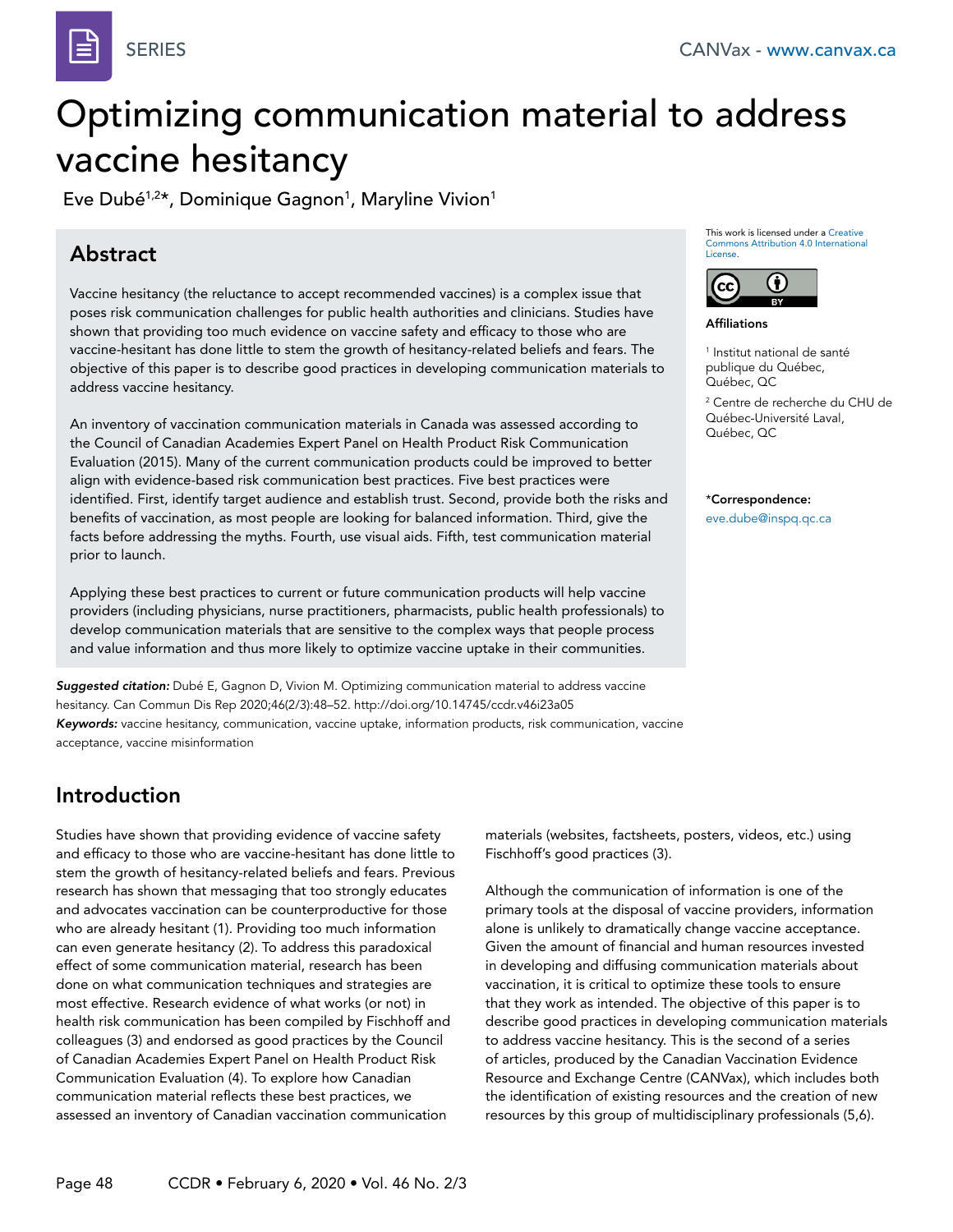### General observations

Our analysis showed that existing communication materials in Canada could be improved to better align with established best practices in risk communication. We found that most communication material focused on risks of vaccine-preventable diseases, the risks of adverse events and "debunking common myths". The approaches used to debunk myths generally focused on the myth itself rather than the correct information. We found the information about risk was mainly qualitative (e.g. "The risk of adverse events after immunization is small" and "The diseases we can prevent with vaccines can lead to pneumonia, deafness, brain damage, heart problems, blindness and paralysis in children who are not protected"). Few of the materials used probabilities to quantify risks. When probabilities appeared, they were unidirectional (e.g. presenting only risk of diseases or number of cases in an outbreak) rather than bidirectional (e.g. presenting risk of diseases and risk of adverse events after immunization). Only a minority of the materials used graphics or videos.

We then did a limited scan of international materials and found that some communication tools that have been developed do meet best practices and could be adapted for Canadian parents (e.g. <http://talkingaboutimmunisation.org.au/>).

### Best practices

Addressing vaccine hesitancy requires tailored strategies that are tested, evidence-informed and take into account that vaccine hesitancy is complex and context specific, varying across time, place and vaccine type (7).

#### 1. Identify target audience and establish trust

"Understanding the perspectives of the people for whom immunization services are intended, and their engagement with the issue", wrote Goldstein and colleagues, "is as important as the information that experts want to communicate" (8). The amount, content and type of information that is needed to move a vaccine-hesitant individual toward vaccine acceptance differs greatly from the basic information needed by a person who is already favourable to vaccination and intends to vaccinate. Research has shown that vaccine-hesitant individuals are "active information-seekers" that are looking for "balanced" information presenting both pros and cons of vaccination in order to make an informed decision about vaccines (9,10). Their information needs are usually not fulfilled with typical information from public health authorities, as this information generally does not usually provide references to scientific studies and is often perceived as focusing on the benefits of vaccines and not discussing the potential risks of vaccines (11). Addressing those who are strongly anti-vaccines merit specific strategies. This is not the subject of the current paper but will be addressed in a future CANVax Brief.

A key factor influencing vaccination decision-making is trust in the effectiveness and safety of vaccines, in the system that delivers them, including the reliability and competence of the health services and health professionals, and in the motivations of the policy-makers who decide which vaccines are needed when and where (11). Many studies have shown that vaccine hesitancy was not due to being uninformed or misinformed, but reflected a general distrust of doctors, government sources and/or pharmaceutical companies (12–14). In this context, the perceived credibility of the institutions delivering the vaccination information often matters more than the information itself (15), highlighting the importance of transparency and honesty (16). Presenting both the potential benefits and potential harms of vaccines is also key. Studies in other countries have shown this to be a promising approach for increasing vaccine acceptance (17–19).

Research has shown that individuals, when faced with information that contradicts their values, can feel threatened and react defensively. This creates resistance, resulting in a strengthening of their initial beliefs and reducing the likelihood of engaging in the desired behavior (i.e. vaccination acceptance) (20). However, messages can be framed in ways that addresses patients' values and promotes trust (21). For example, when human papilloma virus vaccination was framed as a cancer-prevention vaccination, less resistance was generated than when it was framed as a means to prevent a sexually transmitted infection (22).

#### 2. Provide both the risks and benefits of vaccination

Providing information about the risk and benefits of vaccination is not as simple as it might seem (3). When developing communication material, healthcare workers must be sensitive to the complex ways by which people process and value information. Do not assume that "numbers will speak for themselves". How the message is developed is as important as the content (23): while the content of the tools should be based on available scientific evidence, the development should be based on risk communication (24).

Best practices arising from this literature review include providing data on risks and benefits of vaccination and providing critical qualitative information:

• Providing numeric likelihood of risks and benefits of vaccination

Tools should clearly define both the risks and potential consequences of not being vaccinated (risks of vaccinepreventable diseases) and the risks of adverse events after vaccination. This should be done using not just words but also numbers. Keep denominators constant (e.g. one in 10,000; 25 in 10,000) and use whole numbers rather than fraction or decimals (25,26).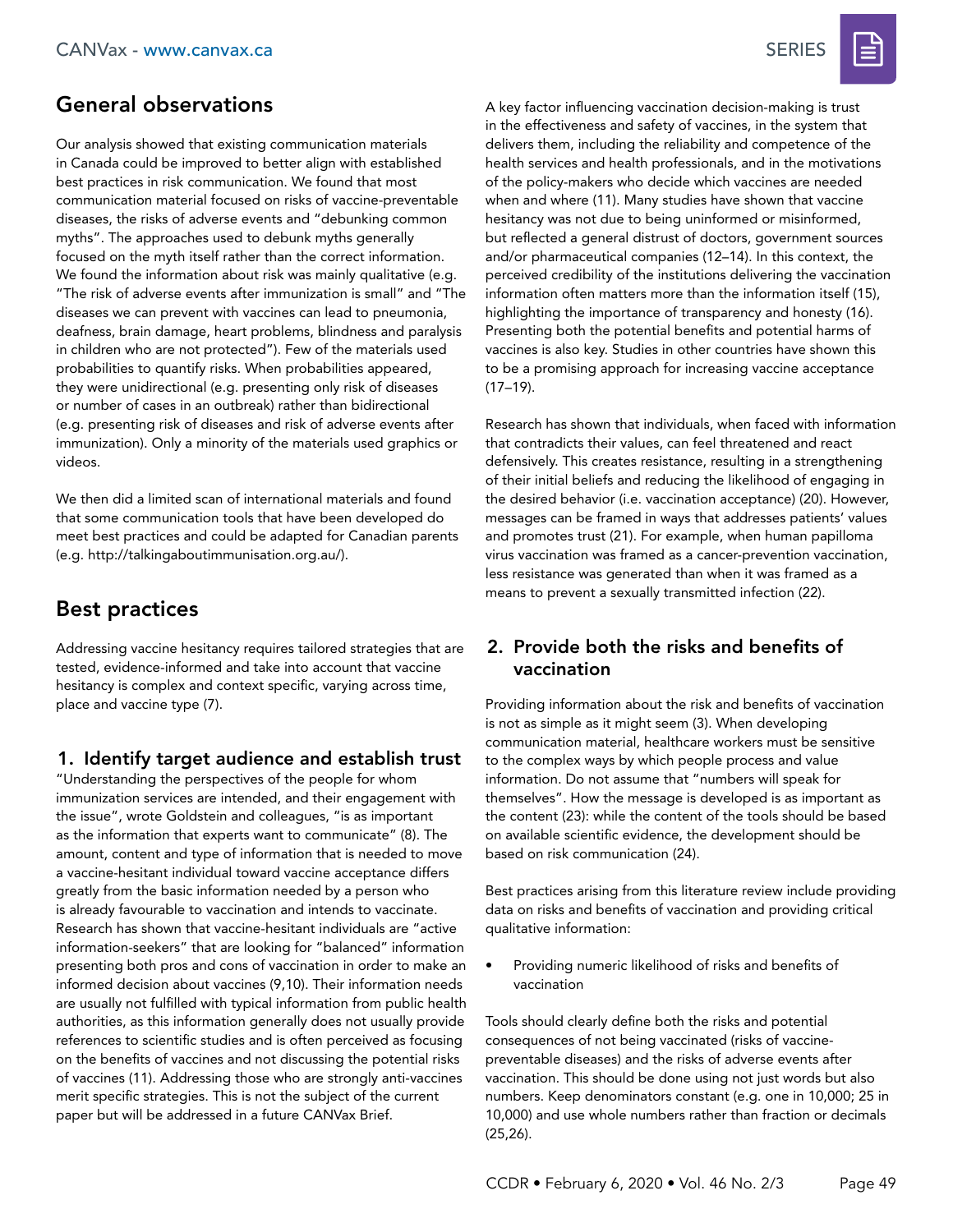

• Providing critical qualitative information

Material should not only present quantitative numeric information on vaccination risks and benefits, but should also provide qualitative information to present the evidence supporting these estimates. Focus on the critical information and why it is critical that people understand this information in order to make their vaccination decision. For example, people might not realize that their individual vaccination decision has an impact on herd immunity, or parents may not understand that postponing vaccination is an option.

#### 3. Give facts; then address myths

One of the main objectives of most communication material on vaccination is to "correct" misconceptions about vaccination. But communication material needs to be carefully designed, as attempts to debunk a myth could actually reinforce it (20). When developing communication material, put the emphasis on the facts, not the myths. The common technique of headlining the vaccination myth in big, bold letters is not the best strategy, as people will remember the myth, not the fact. Instead, communicate the core fact in the headline, and then followup with an alternative explanation. When a myth is debunked, a gap in the person's mind is created. To be effective, the communication material must then fill that gap (Figure 1).

### 4. Use visual aids

Visual supports like infographics or video can enhance a person's understanding of complex risk information. Studies have shown that visual aids may help people to understand health risks, especially for those with low numeracy skills (27,28). Visual aids include videos, pictures, icons array (i.e. a picture using one shape that is repeated a specific number of times, usually 10, 100 or 1,000, with some of the shapes altered, usually in a different color, to represent a proportion) or infographics (i.e. a combination of images and text to quickly summarize a large amount of information). Graphs can make numeric information easier to understand and pictographs are the best strategy for communicating both gist (meaning) and verbatim (exact details) knowledge (Figure 2).

#### Figure 2: A short introduction on vaccine safety by Immunize Canada



Source: [https://www.youtube.com/watch?v=Y4N4\\_1PNtfk](https://www.youtube.com/watch?v=Y4N4_1PNtfk)



#### Figure 1: Addressing vaccination myths

Source: Adapted from http://adelaidephn.com.au/assets/What\_autism.pdf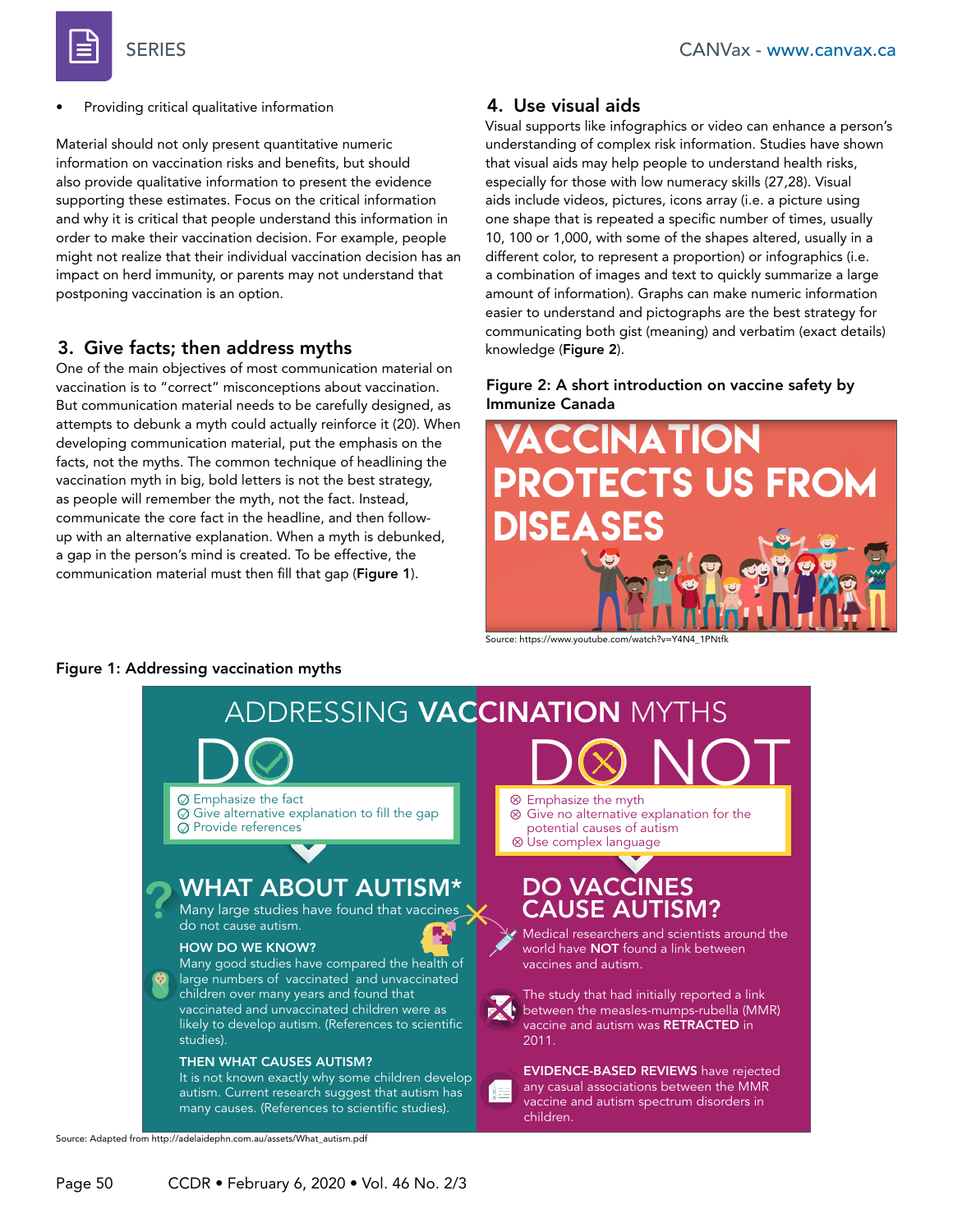

### 5. Test communication prior to launching

It is important to test a communication material prior to launching to make sure it is working as intended for the target audience. The results might be surprising: a study showed that information given in frequency formats (e.g. one out of 10 infants will have a fever after a vaccination) were perceived as more risky than the same information conveyed in probabilistic terms (e.g. 10% of infants will have a fever after a vaccination) (27). Studies have also shown that as many as one out of two adults do not have the necessary skills to interpret probabilities and other mathematical concepts (27,28).

Use communication material that is clear and easy to understand

Use simple language, short sentences and subheadings. Avoid dramatic language and derogatory comments that alienate people. It is important that numbers used are easy to understand (28).

Avoid the back-fire effect

For those who are strongly fixed in their views, being confronted with counter-arguments can cause their views to be strengthened (29). Testing communication material is important, as even carefully crafted efforts to influence individuals holding factually incorrect beliefs can, in fact, reinforce these beliefs (29).

# Conclusion

Risk messaging cannot be "one-size-fits-all". Most people are seeking balanced information on vaccines when deciding whether to take them or not. People need to verify with their health care provider that there is misinformation on vaccines. People with strong antivaccination views may not change their minds, regardless of what the message is or how it is communicated, so short messaging may be all that is indicated. To address the spectrum of beliefs that contribute to vaccine hesitancy, communication materials need to be tailored and targeted to these different knowledge systems, and the unique information needs and preferences of particular communities (8,23). Updates on this issue will be published on the CANVax website (5).

# Authors' statement

ED — Conceptualization, supervision, writing—original draft

- DG Writing—review and editing
- MV Data curation, formal analysis, writing—review and editing

### Conflict of interest

Dr. Dubé reports grants from the Public Health Agency of Canada, the Quebec ministry of Health and Social services, le Fonds de recherche en Santé du Québec, the Canadian Institutes of Health Research, the Canadian Immunization Research Network, and the Social Sciences and Humanities Research Council of Canada. Dr. Vivion reports grants from Canadian Public Health Association and from Canadian Immunization Research Network during the conduct of the study.

# Funding

The analysis of communication material was supported by the Canadian Immunization Research Network under Grant 385094. The development of the CANVax Briefs are supported by the Immunization Partnerships Funds of the Public Health Agency of Canada.

# References

- 1. Nyhan B, Reifler J. Does correcting myths about the flu vaccine work? An experimental evaluation of the effects of corrective information. Vaccine 2015 Jan;33(3):459–64. [DOI](https://doi.org/10.1016/j.vaccine.2014.11.017) [PubMed](https://www.ncbi.nlm.nih.gov/entrez/query.fcgi?cmd=Retrieve&db=PubMed&list_uids=25499651&dopt=Abstract)
- 2. Scherer LD, Shaffer VA, Patel N, Zikmund-Fisher BJ. Can the vaccine adverse event reporting system be used to increase vaccine acceptance and trust? Vaccine 2016 May;34(21):2424–9. [DOI](https://doi.org/10.1016/j.vaccine.2016.03.087) [PubMed](https://www.ncbi.nlm.nih.gov/entrez/query.fcgi?cmd=Retrieve&db=PubMed&list_uids=27049120&dopt=Abstract)
- 3. Fischhoff B, Brewer N, Downs J, editors. Communicating Risks and Benefits: An Evidence-based User's Guide. Silver Springs (MD): US Department of Health and Human Services; 2011.<https://www.fda.gov/media/81597/download>
- 4. Council of Canadian Academies. The Expert Panel on the Effectiveness of Health Product Risk Communication. Health Product Risk Communication: Is the Message Getting Through? Ottawa (ON): CCA, 2015. [https://cca-reports.](https://cca-reports.ca/reports/health-product-risk-communication-is-the-message-getting-through/) [ca/reports/health-product-risk-communication-is-the-mess](https://cca-reports.ca/reports/health-product-risk-communication-is-the-message-getting-through/) [age-getting-through/](https://cca-reports.ca/reports/health-product-risk-communication-is-the-message-getting-through/)
- 5. CANVax. The Canadian Vaccination Evidence Resource and Exchange Centre. Ottawa (ON). <https://www.canvax.ca/>
- 6. MacDonald NE, Dubé E. A new resource to summarize evidence on immunization from the Canadian Vaccination Evidence Resource and Exchange Centre (CANVax). Can Commun Dis Rep 2020;46(1):16–9. [DOI](https://doi.org/10.14745/ccdr.v46i01a03)
- 7. MacDonald NE; SAGE Working Group on Vaccine Hesitancy. Vaccine hesitancy: Definition, scope and determinants. Vaccine 2015 Aug;33(34):4161–4. [DOI](https://doi.org/10.1016/j.vaccine.2015.04.036) [PubMed](https://www.ncbi.nlm.nih.gov/entrez/query.fcgi?cmd=Retrieve&db=PubMed&list_uids=25896383&dopt=Abstract)